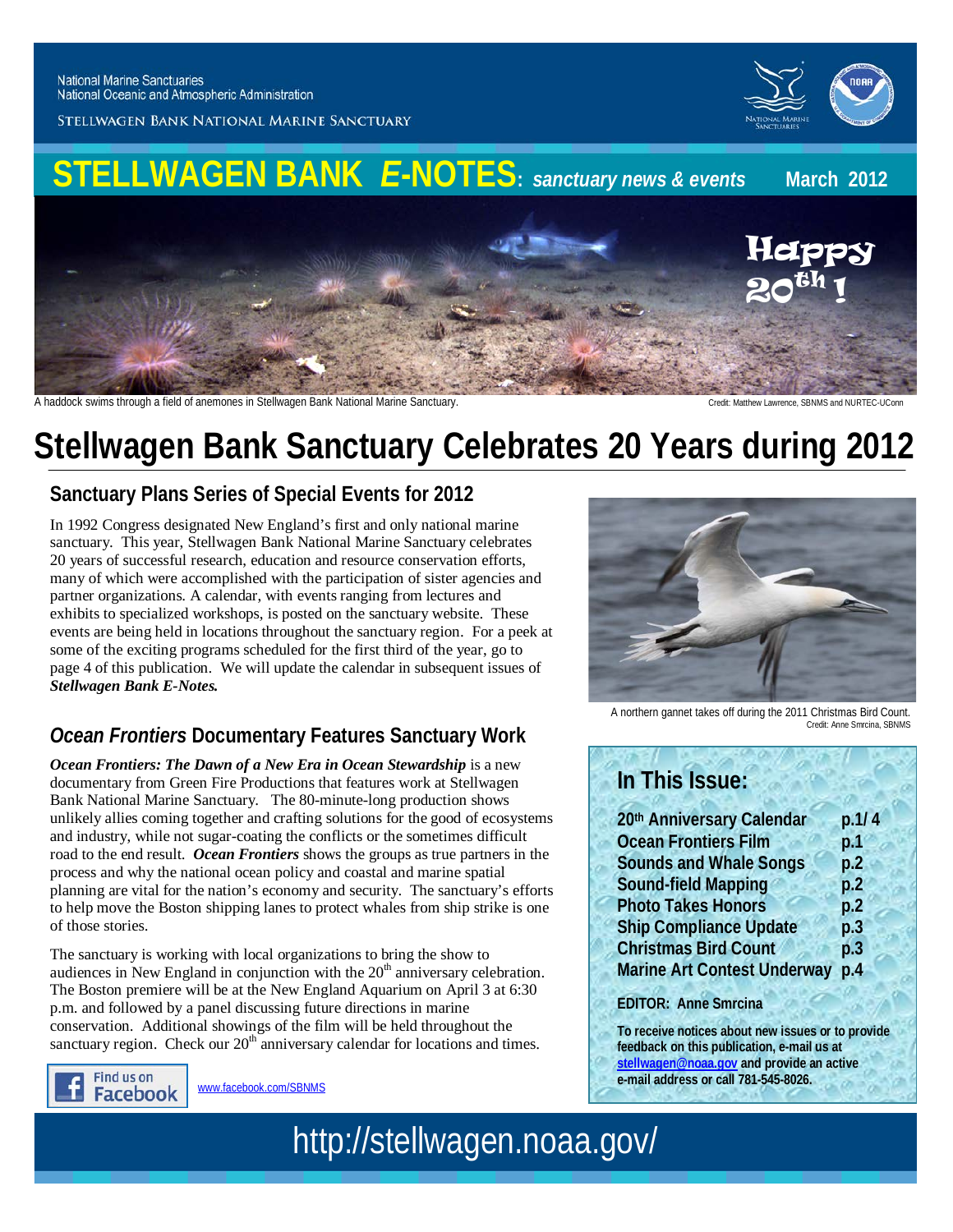#### **Sanctuary's Leila Hatch Co-Chairs NOAA Working Group Developing Tools to Map Underwater Noise**

Dr. Leila Hatch, the sanctuary's marine ecologist, was tapped by NOAA to co-chair a working group tasked with developing geospatial tools to map human sources of underwater noise within U.S. waters. At the same time, another working group is characterizing cetacean distribution and density. Combined, these efforts will provide guidance to better understand cumulative noise impacts for these and other marine species and to formulate the best possible management strategies to mitigate problems.

The mapping products studied by the group look at chronic, long-term sources of noise as well as localized "transient" events that are either episodic or seasonal. Among the examples was the installation of a wind facility off the Massachusetts coast. Other examples include military active sonar off Hawai'i and seismic exploration in the Beaufort Sea. The Working Groups are scheduled to role out their products at a management symposium in Washington, D.C. in May. For more information about this project, visit <http://www.st.nmfs.noaa.gov/cetsound>

|    | Mirine Technology Reporter.<br><b>Bibeau Veritis</b>                                                                                                                                                                           |
|----|--------------------------------------------------------------------------------------------------------------------------------------------------------------------------------------------------------------------------------|
| 16 | <b>Integrating Offshore Safety, Service</b><br>Lessons' learned from Decowater Horizon                                                                                                                                         |
|    | View from St. John's.<br>20 Sky's the Limit @ PAL<br>Provincial Aerospace Limited (PML) is capilly growing as a                                                                                                                |
| 24 | Interview with Marty Klei<br>The Godfather of Side Scan Sonar<br>Marty Klein discusses with MTR a filterno of deven<br>& discovery. - by Rhonda Muniz<br><b>Shallow Water Survey</b>                                           |
|    | 42 Gathering Gigs of Data<br>NOMI's Great Lakes Observing System is essaggial to<br>maintaining a quality water supply. - by Linda Joy                                                                                         |
|    | <b>Pictured on the Cover</b><br><b>NOON</b><br>Pictured on this month's cover in "Underwater Wwers" in Knight inter as revealed by multi-<br>beatt some technology." The enage, submitted by Robert Kung and acquired February |
|    | 2011 at Anght Inici, Entish Columbia, Canada was voted the top image in MTR's inaugu-<br>rd image contest. See results starting on page 34.<br><b>Pictured in the Sackground:</b>                                              |

#### **Sanctuary Photo Takes Honors in Marine Technology Contest**

*Marine Technology Reporter* selected a synthetic aperture sonar image of the collided schooners *Frank A. Palmer* and *Louise B. Crary* as a finalist for the magazine's first annual photo contest. The image was featured on the magazine's contents page in the November/ December 2011 issue, which had a print run of approximately 20,000 copies. For more information on the project visit: [http://stellwagen.noaa.gov/maritime/sass](http://stellwagen.noaa.gov/maritime/sass2010.html) [2010.html](http://stellwagen.noaa.gov/maritime/sass2010.html)

#### **Popular Sanctuary Program Wins Local People's Choice Award**

Stellwagen Bank sanctuary's maritime heritage interpretation has made a significant impact in local communities. In September, sanctuary archaeologists Matthew Lawrence and Deborah Marx hosted "Deepsea Science: Wreck of the *Portland*," as part of the Essex National Heritage Area's annual Trails and Sails event. When comment cards were tallied the program at Maritime Gloucester earned a "People's Choice Award" and was ranked the 3rd most popular program out of 190 Trails and Sails offerings. Trails and Sails is the premier partnership event of the Essex National Heritage Commission celebrating the historic, cultural and natural treasures of the Essex National Heritage Area. Trails and Sails raises regional awareness of the Area's unique history and promotes the preservation of its heritage sites.



**Sanctuary Trivia: The sanctuary was designated on Nov. 4, 1992 upon the reauthorization of the National Marine Sanctuaries Act.**

### **Distant Sounds Can Affect Humpback Whale Song**

Male humpback whales are well-known singers of complex songs on their breeding grounds. Scientists have also recorded these vocalizations during migration and on feeding grounds, including Stellwagen Bank National Marine Sanctuary. In a recently published paper in PLosONE, an open access document at [www.plosone.org,](http://www.plosone.org/) researchers reported that human-produced noise during an experiment approximately 120 miles (200 km) away from the sanctuary led to reduced amounts of singing. The researchers suggest that these anthropogenic sounds, such as those used in acoustic fisheries technology, may affect vocalizing whales. The researchers used data from a network of pop-up acoustic buoys in the sanctuary. Authors of the paper, entitled "Changes in Humpback Whale Song Occurrence in Response to an Acoustic Source 200 km Away," are Denise Risch, Peter J. Corkeron, William T. Ellison and Sofie M. Van Parijs of NOAA Fisheries and Marine Acoustics, Inc.<br>Credit: Anne Smrcina, SBNMS

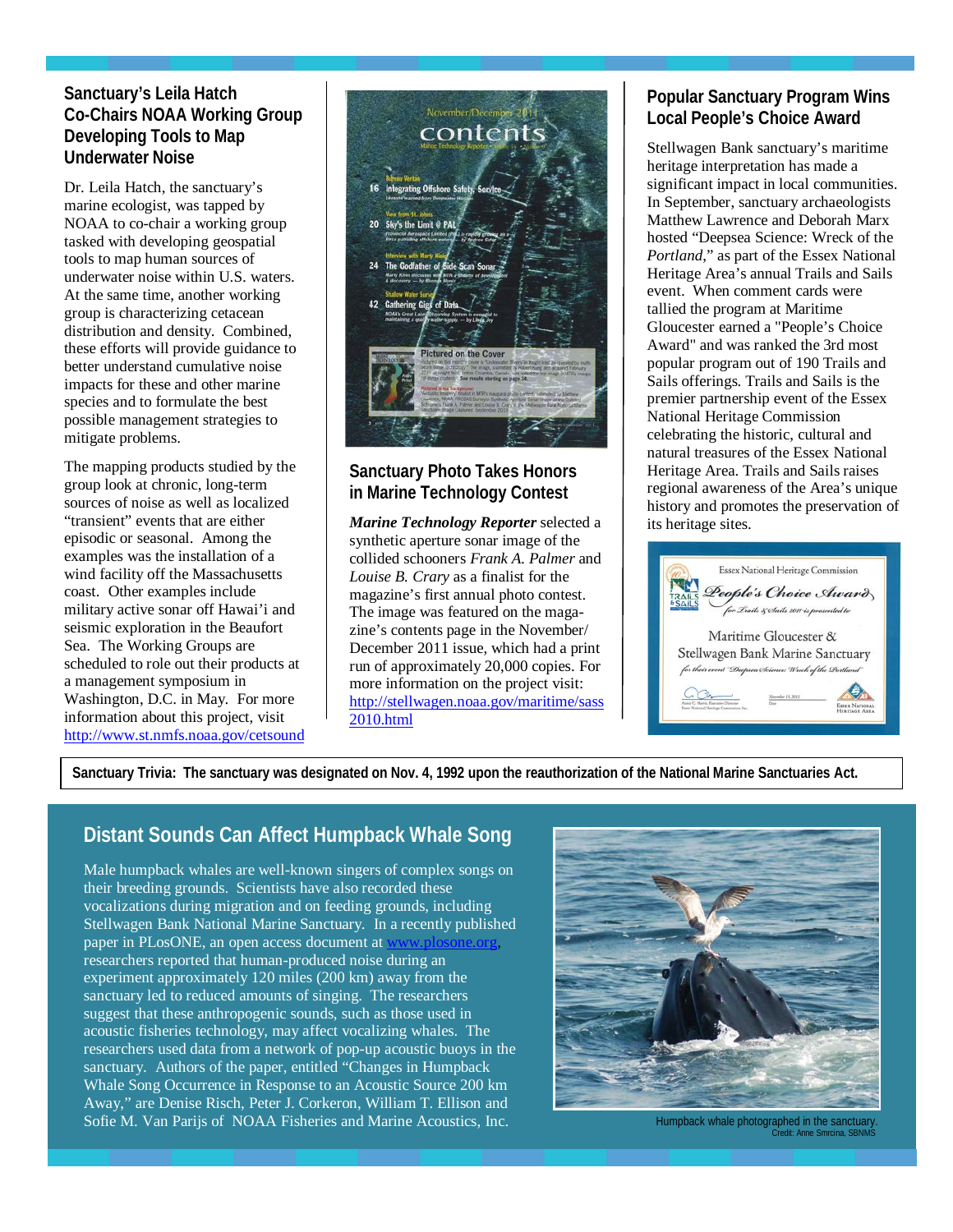#### Found in Feeding Grounds **Extensive Humpback Singing**

In a recently released paper, scientists report that humpback whale singing is more widespread than previously understood, especially in feeding areas. Acoustic recordings in the sanctuary played a major role in this research.

Male humpbacks produce complex, patterned songs that are traditionally heard on their breeding grounds. Shortterm studies recognized these songs along migration routes and on higherlatitude feeding grounds. In 2006 and 2008, a set of acoustic recorders in the sanctuary captured songs in all months except February 2006 and June 2008, with the highest incidence of song in November of both years. The longest song sessions occurred in April of both years, in November and December 2006 and May 2008. The researchers posit that these patterns may be linked to seasonal hormonal activity and its potential role in song production.

The article "Humpback whale song occurs extensively on feeding grounds in the western North Atlantic Ocean" by Elizabeth T. Vu, Denise Risch, Christopher W. Clark, Shonda Gaylord, Leila T. Hatch, Michael A. Thompson, David N. Wiley and Sofie M. Van Parijs is in *Aquatic Biology* 14: 175- 183 (2012). It is an open access document available at [http://www.int](http://www.int-res.com/abstracts/ab/v14/n2/p175-183/)[res.com/abstracts/ab/v14/n2/p175-183/.](http://www.int-res.com/abstracts/ab/v14/n2/p175-183/)

#### **Update on Ship Compliance and the Sanctuary's AIS Education Program**

The sanctuary's ship traffic education and evaluation program continues with another round of letters to vessel owners. Using data from the Automatic Identification System (AIS), the sanctuary has been able to track ship paths and speeds through the sanctuary and overlapping North Atlantic right whale Seasonal Management Areas (SMAs) for 2011.

Each vessel analysis details level of compliance with required and voluntary speed restrictions and suggests the additional time needed to keep noncomplying ships within the posted 10 knot speed limit.

This year, 220 letters, each with a personalized fact sheet, were sent to the owners of a variety of vessels, ranging from LNG tankers to bulk cargo carriers. "Compliance with the SMA speed limit was somewhat better in 2011 than it was in 2010. We have been told that this industry education program has made vessel operators more conversant with local regulations," said sanctuary superintendent Craig MacDonald.

The project is made possible by support from the International Fund for Animal Welfare and NOAA's Office of National Marine Sanctuaries working together with NOAA Fisheries/Office of Protected Resources, NOAA Office of Law Enforcement and the U.S. Coast Guard.



#### **Seabird Stewards Take to the Seas for the Annual Christmas Count**

The sanctuary's Seabird Stewards program has incorporated the Audubon Society's annual Christmas Bird Count into its seasonal surveys of seabird diversity and abundance. The volunteer corps of experienced birders, who serve as citizen scientists, is providing the sanctuary with some of its most detailed information about avian species.

All of the counts use the redefined Stellwagen Bank Christmas Bird Count survey area, proposed and approved in 2009. Instead of the traditional count circle at the southern end of the bank, which overlapped the northernmost tip of Cape Cod, the study area now consists of east-west track lines 2.5 nautical miles apart, with endpoints at the 40-meter bathymetry line and ranging along the entire top of the bank. The study area is now completely within sanctuary boundaries and comprises a subset of sanctuary research coordinator David Wiley's sanctuary use study area in the mid-1990s and 2001-2002.

According to Simon Perkins, the Stellwagen Bank Christmas Bird Count founder and primary compiler, this was one of the best counts ever. The totals for northern fulmars, dovekies and common murres represent all-time highs for the 24-year history. Two puffins were spotted and a pomarine jaegaer, a species that is very rare in these waters in late Dec. "Perhaps the most unusual and surprising finding was the ratio of dark and light morph fulmars (a polymorphic species)," said Perkins. "In the Atlantic population, birds in the high Arctic at the northernmost reaches of the species' range are mostly dark, while those that occupy the southern portions of the range (and the birds we typically see at Stellwagen) are mostly light. Why this pattern was reversed among the birds we saw (during the Dec. 23 count) is a mystery. Let's hope it's not indicative of more trouble in the Arctic due to climate change," he said.

To learn more about the Seabird Steward program, call 781-545-8026 or e-mail [anne-marie.runfola@noaa.gov.](mailto:anne-marie.runfola@noaa.gov)